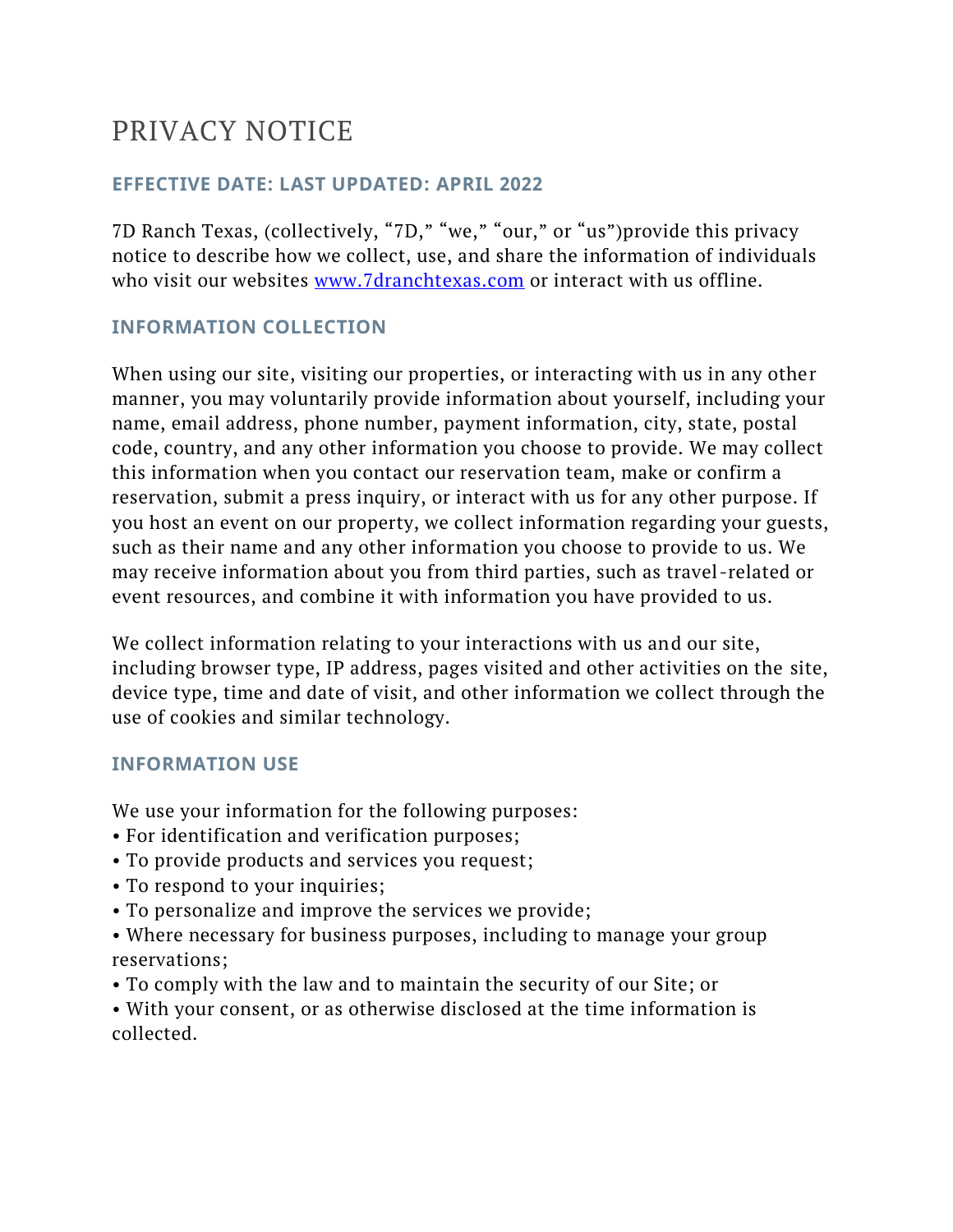## **INFORMATION SHARING**

We may share the information we collect with other parties, including the following:

• Affiliated companies

• Third party vendors that perform services on behalf of BCR such as customer relations providers;

• As part of a corporate sale, merger, or acquisition, or other transfer of all or part of our assets, including as part of a bankruptcy proceeding;

• Pursuant to a subpoena, court order, governmental inquiry, or other legal process or as otherwise required by law, or to protect our rights or the rights of third parties; or

• With your consent or as otherwise disclosed at the time of data collection or sharing.

• We may share information that has been anonymized or aggregated without limitation.

# **THIRD-PARTY LINKS AND TOOLS**

We may work with third parties that collect data about your use of the Site and other sites or apps over time for non-advertising purposes. 7D uses Google Analytics and other third-party services to improve the performance of the Site and for analytics and marketing purposes. For more information about how Google Analytics collects and uses data when you use our Site, visit <https://www.google.com/policies/privacy/partners/,> and to opt out of Google Analytics, visit [https://tools.google.com/dlpage/gaoptout/.](https://tools.google.com/dlpage/gaoptout/)

The Site may provide links to third-party websites or apps, including our social media pages. We do not control the privacy practices of those websites or apps, and they are not covered by this privacy notice. You should review the privacy notices of other websites or apps that you use to learn about their data practices.

The Site may also include integrated social media tools or "plug-ins," such as social networking tools offered by third parties. If you use these tools to share personal information or you otherwise interact with these features on the Site, those companies may collect information about you and may use and share such information in accordance with your account settings, including by sharing such information with the general public. Your interactions with third-party companies and your use of their features are governed by the privacy notices of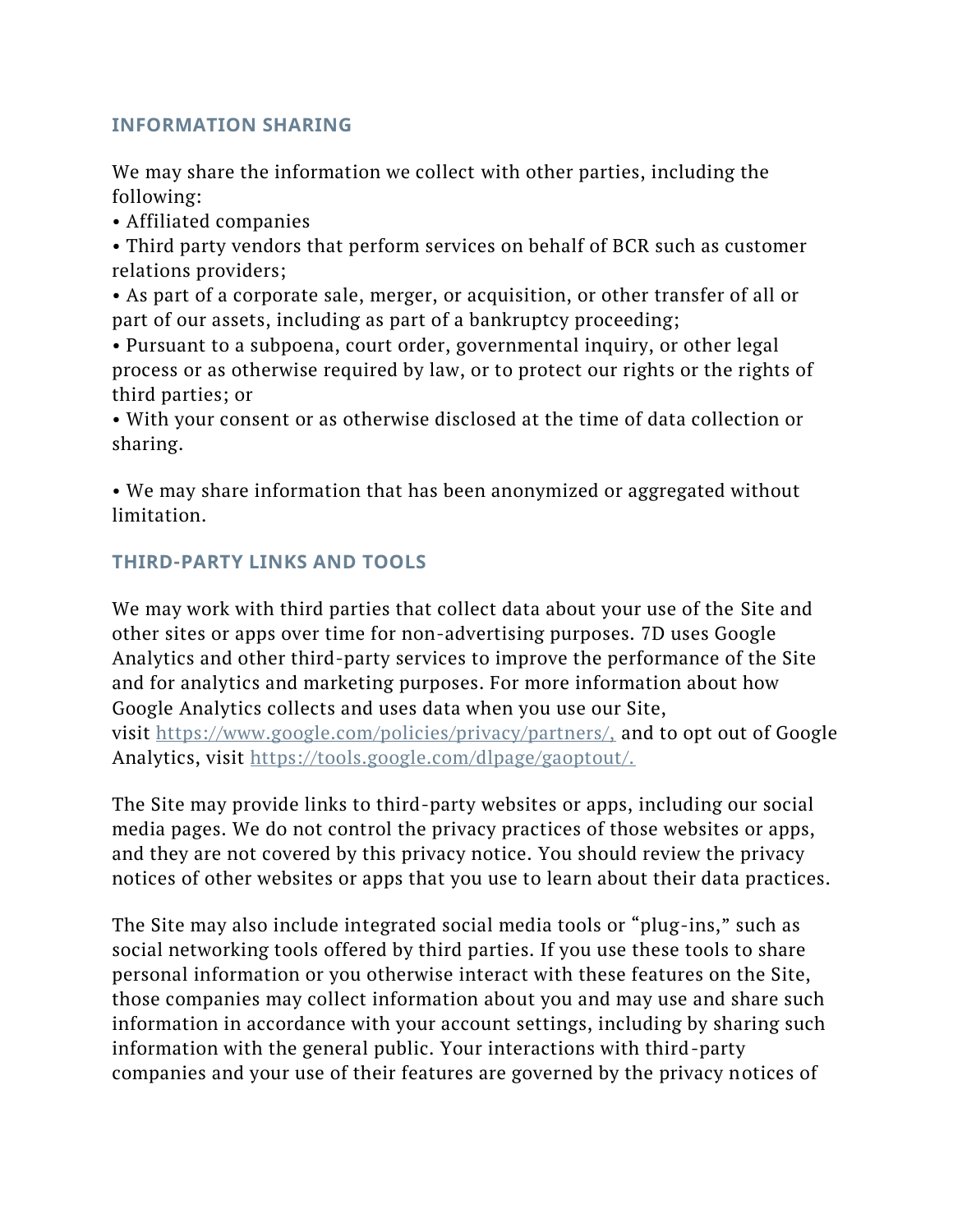the companies that provide those features. We encourage you to carefully read the privacy notices of any accounts you create and use.

## **RETENTION**

We will retain your information only for the period necessary to achieve the business purpose for which it was collected. After expiration of that period, the corresponding information is routinely deleted.

7D Ranch is located in the United States and all of our data processing activities occur in the United States. Any information you provide to us will be transferred to, processed, and stored in the United States. By providing us with your information, you acknowledge that the United States has standards for the processing and storage of information that may not be equivalent to those in the jurisdiction where you reside and/or are a citizen, and you consent to our collection, transfer, processing, and storage of your information in the United States.

# **YOUR CHOICES**

We may provide you with certain control regarding our collection, use, and sharing of information. If you would like to exercise choice regarding your information, including to access and correct your information, receive a copy of your information, or withdraw consent you previously provided, please contact us using the information in the "Contact" section below.

## **CHANGES TO OUR PRIVACY NOTICE**

If our information practices change, we will post these changes on this page. We encourage you to visit this page periodically to learn of any updates.

# **CONTACT:**

If you have questions or concerns about this notice, including how we collect and process the data referenced herein, please contact the 7D Ranch Operations Managers at:

7D Ranch Texas 2729 CR 305 Navasota, TX 77868